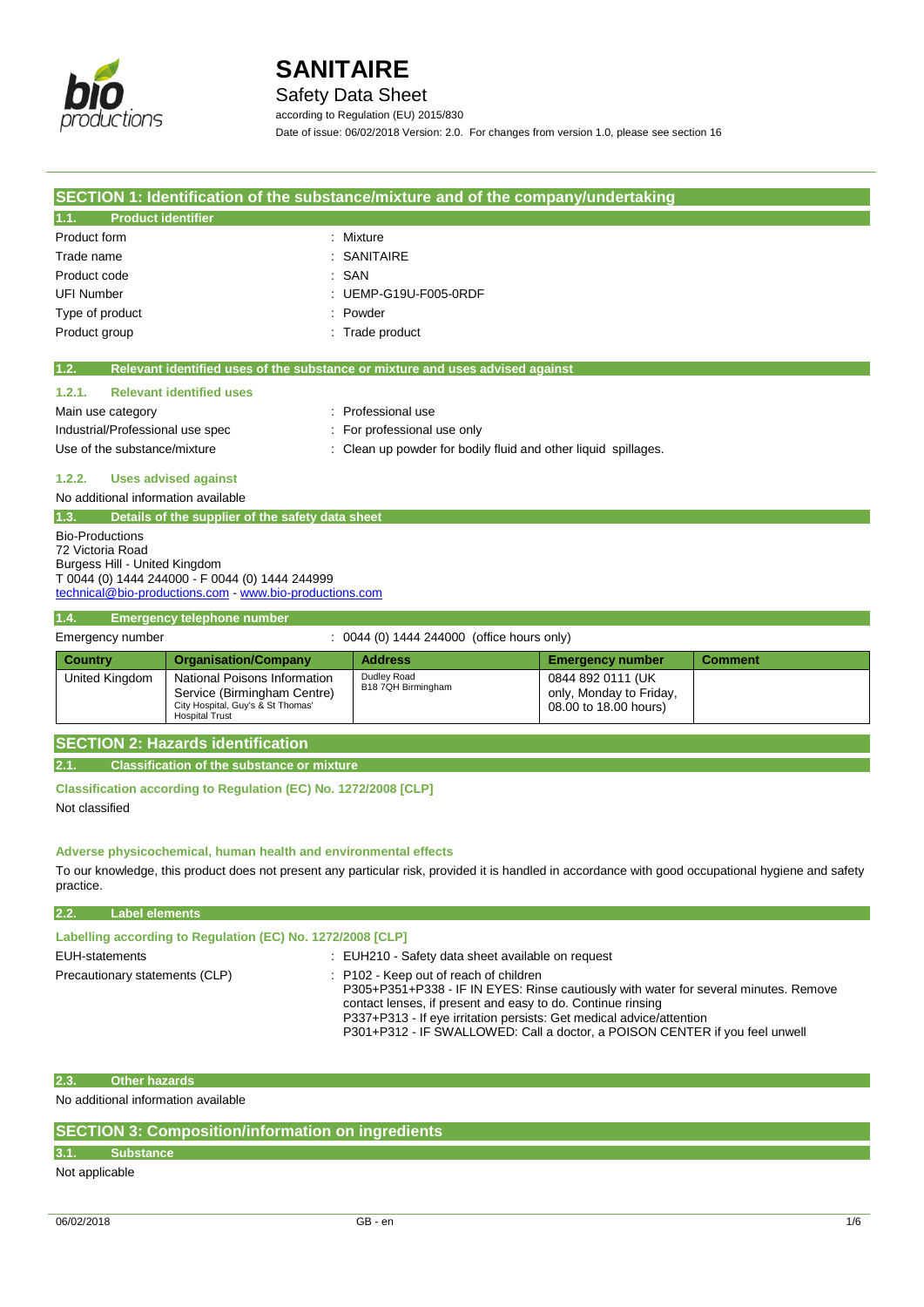Safety Data Sheet

according to Regulation (EU) 2015/830

### **3.2. Mixture**

This mixture does not contain any substances to be mentioned according to the criteria of section 3.2 of REACH annex II

| <b>SECTION 4: First aid measures</b>                                        |                                                                                                                                                              |
|-----------------------------------------------------------------------------|--------------------------------------------------------------------------------------------------------------------------------------------------------------|
| 4.1.<br>Description of first aid measures                                   |                                                                                                                                                              |
| First aid measures general                                                  | If you feel unwell, seek medical advice (show the label where possible)                                                                                      |
| First-aid measures after inhalation                                         | Remove person to fresh air and keep comfortable for breathing.                                                                                               |
| First-aid measures after skin contact                                       | Wash skin with plenty of water.                                                                                                                              |
| First-aid measures after eye contact                                        | Rinse eyes with water as a precaution.                                                                                                                       |
| First aid advice Ingestion                                                  | Do not give anything by mouth to an unconscious person. Wash mouth out with water, then<br>drink pleanty of water. Do NOT induce vomiting.                   |
| 4.2.<br>Most important symptoms and effects, both acute and delayed         |                                                                                                                                                              |
| Symptoms/injuries                                                           | Not expected to present a significant hazard under anticipated conditions of normal use.                                                                     |
| Symptoms/injuries after inhalation                                          | None under normal use.                                                                                                                                       |
| Symptoms/injuries after eye contact                                         | mild eye irritation.                                                                                                                                         |
| 4.3.                                                                        | Indication of any immediate medical attention and special treatment needed                                                                                   |
| Treat symptomatically.                                                      |                                                                                                                                                              |
| <b>SECTION 5: Firefighting measures</b>                                     |                                                                                                                                                              |
| <b>Extinguishing media</b><br>5.1.                                          |                                                                                                                                                              |
| Suitable extinguishing media                                                | : Use extinguishing agent suitable for surrounding fire.                                                                                                     |
| 5.2.<br>Special hazards arising from the substance or mixture               |                                                                                                                                                              |
| Hazardous decomposition products in case of                                 | Toxic fumes may be released.                                                                                                                                 |
| fire                                                                        |                                                                                                                                                              |
| <b>Advice for firefighters</b><br>5.3.                                      |                                                                                                                                                              |
| Protection during firefighting                                              | Do not attempt to take action without suitable protective equipment. Self-contained breathing<br>apparatus. Complete protective clothing.                    |
| <b>SECTION 6: Accidental release measures</b>                               |                                                                                                                                                              |
| Personal precautions, protective equipment and emergency procedures<br>6.1. |                                                                                                                                                              |
| 6.1.1.<br>For non-emergency personnel                                       |                                                                                                                                                              |
| <b>Emergency procedures</b>                                                 | : Ventilate spillage area.                                                                                                                                   |
| 6.1.2.<br>For emergency responders                                          |                                                                                                                                                              |
| Protective equipment                                                        | Do not attempt to take action without suitable protective equipment. For further information<br>refer to section 8: "Exposure controls/personal protection". |
| 6.2.<br><b>Environmental precautions</b>                                    |                                                                                                                                                              |
| Avoid release to the environment.                                           |                                                                                                                                                              |
| Methods and material for containment and cleaning up<br>6.3.                |                                                                                                                                                              |
| Methods for cleaning up                                                     | : Recover mechanically the product.                                                                                                                          |
| Other information                                                           | Dispose of materials or solid residues at an authorized site.                                                                                                |
| 6.4.<br><b>Reference to other sections</b>                                  |                                                                                                                                                              |
| For further information refer to section 13.                                |                                                                                                                                                              |
| <b>SECTION 7: Handling and storage</b>                                      |                                                                                                                                                              |
| <b>Precautions for safe handling</b><br>7.1.                                |                                                                                                                                                              |
| Precautions for safe handling                                               | Ensure good ventilation of the work station. Wear personal protective equipment.                                                                             |
| Hygiene measures                                                            | Do not eat, drink or smoke when using this product. Always wash hands after handling the<br>product.                                                         |
| 7.2.<br>Conditions for safe storage, including any incompatibilities        |                                                                                                                                                              |
| Storage conditions                                                          | Store in a well-ventilated place. Keep cool.                                                                                                                 |
| 7.3.<br><b>Specific end use(s)</b>                                          |                                                                                                                                                              |
| No additional information available                                         |                                                                                                                                                              |
| <b>SECTION 8: Exposure controls/personal protection</b>                     |                                                                                                                                                              |
| <b>Control parameters</b><br>8.1.                                           |                                                                                                                                                              |
| No additional information available                                         |                                                                                                                                                              |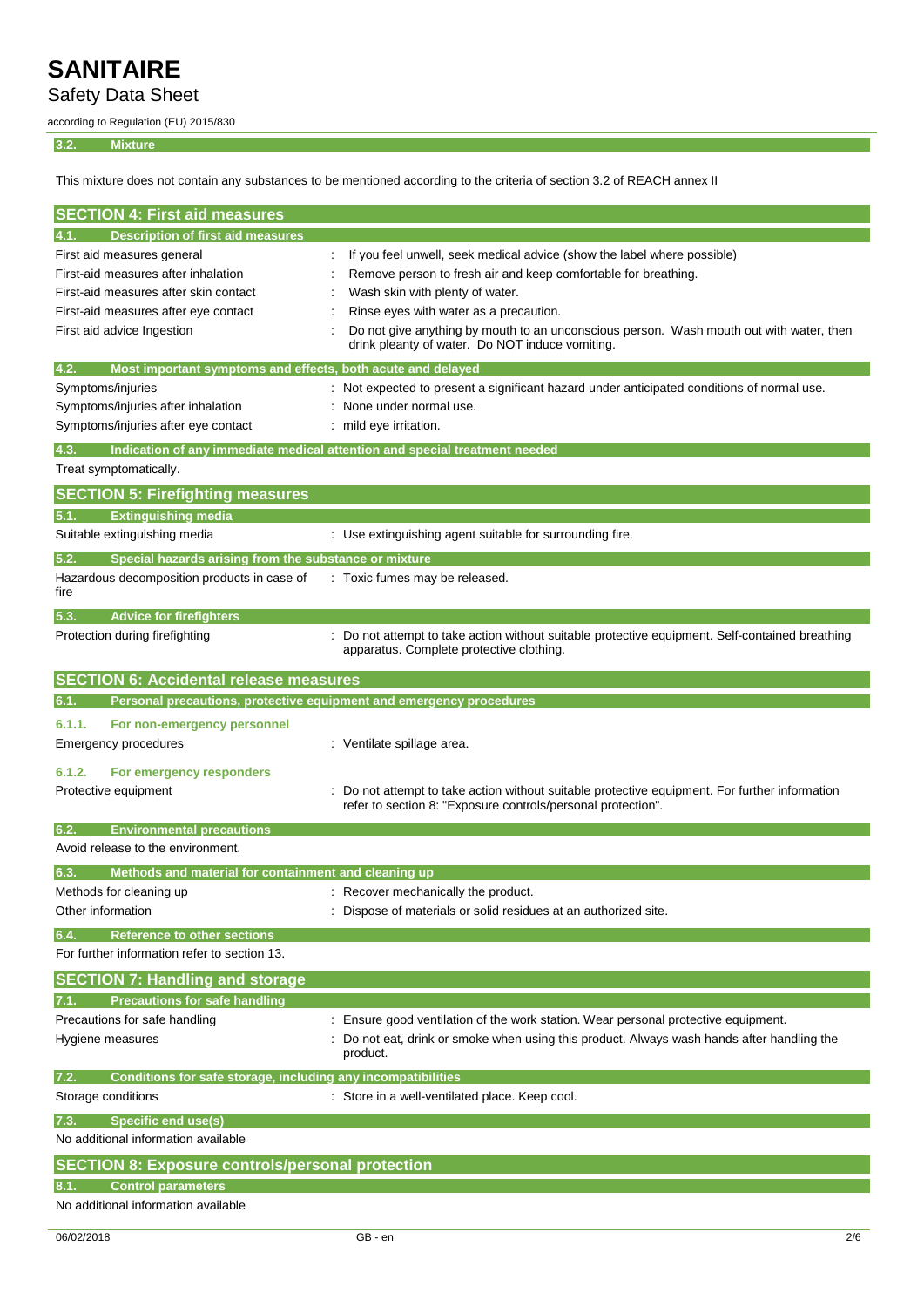### Safety Data Sheet

according to Regulation (EU) 2015/830

### **8.2. Exposure controls**

**Appropriate engineering controls:**

Ensure good ventilation of the work station.

### **Hand protection:**

Protective gloves

### **Eye protection:**

Safety glasses

### **Skin and body protection:**

Wear suitable protective clothing

### **Respiratory protection:**

In case of insufficient ventilation, wear suitable respiratory equipment

**SECTION 9: Physical and chemical properties**

#### **Environmental exposure controls:**

Avoid release to the environment.

| 9.1.<br>Information on basic physical and chemical properties                      |                   |  |
|------------------------------------------------------------------------------------|-------------------|--|
| <b>Physical state</b>                                                              | Solid             |  |
| Appearance                                                                         | Powder.           |  |
| Colour                                                                             | white.            |  |
| Odour                                                                              | Floral.           |  |
| Odour threshold                                                                    | No data available |  |
| рH                                                                                 | No data available |  |
| Relative evaporation rate (butyl acetate=1)                                        | No data available |  |
| Melting point                                                                      | No data available |  |
| Freezing point                                                                     | Not applicable    |  |
| Boiling point                                                                      | No data available |  |
| Flash point                                                                        | Not applicable    |  |
| Auto-ignition temperature                                                          | Not applicable    |  |
| Decomposition temperature                                                          | No data available |  |
| Flammability (solid, gas)                                                          | Non flammable     |  |
| Vapour pressure                                                                    | No data available |  |
| Relative vapour density at 20 °C                                                   | No data available |  |
| Relative density                                                                   | Not applicable    |  |
| Solubility                                                                         | No data available |  |
| Log Pow                                                                            | No data available |  |
| Viscosity, kinematic                                                               | Not applicable    |  |
| Viscosity, dynamic                                                                 | No data available |  |
| <b>Explosive properties</b>                                                        | No data available |  |
| Oxidising properties                                                               | No data available |  |
| <b>Explosive limits</b>                                                            | Not applicable    |  |
| 9.2.<br><b>Other information</b>                                                   |                   |  |
| No additional information available                                                |                   |  |
| <b>SECTION 10: Stability and reactivity</b>                                        |                   |  |
| <b>Reactivity</b><br>10.1.                                                         |                   |  |
| The product is non-reactive under normal conditions of use, storage and transport. |                   |  |
| <b>Chemical stability</b><br>10.2.                                                 |                   |  |
| Stable under normal conditions.                                                    |                   |  |
| <b>Possibility of hazardous reactions</b><br>10.3.                                 |                   |  |
| No dangerous reactions known under normal conditions of use.                       |                   |  |
| <b>Conditions to avoid</b><br>10.4.                                                |                   |  |
| None under recommended storage and handling conditions (see section 7).            |                   |  |

06/02/2018 GB - en 3/6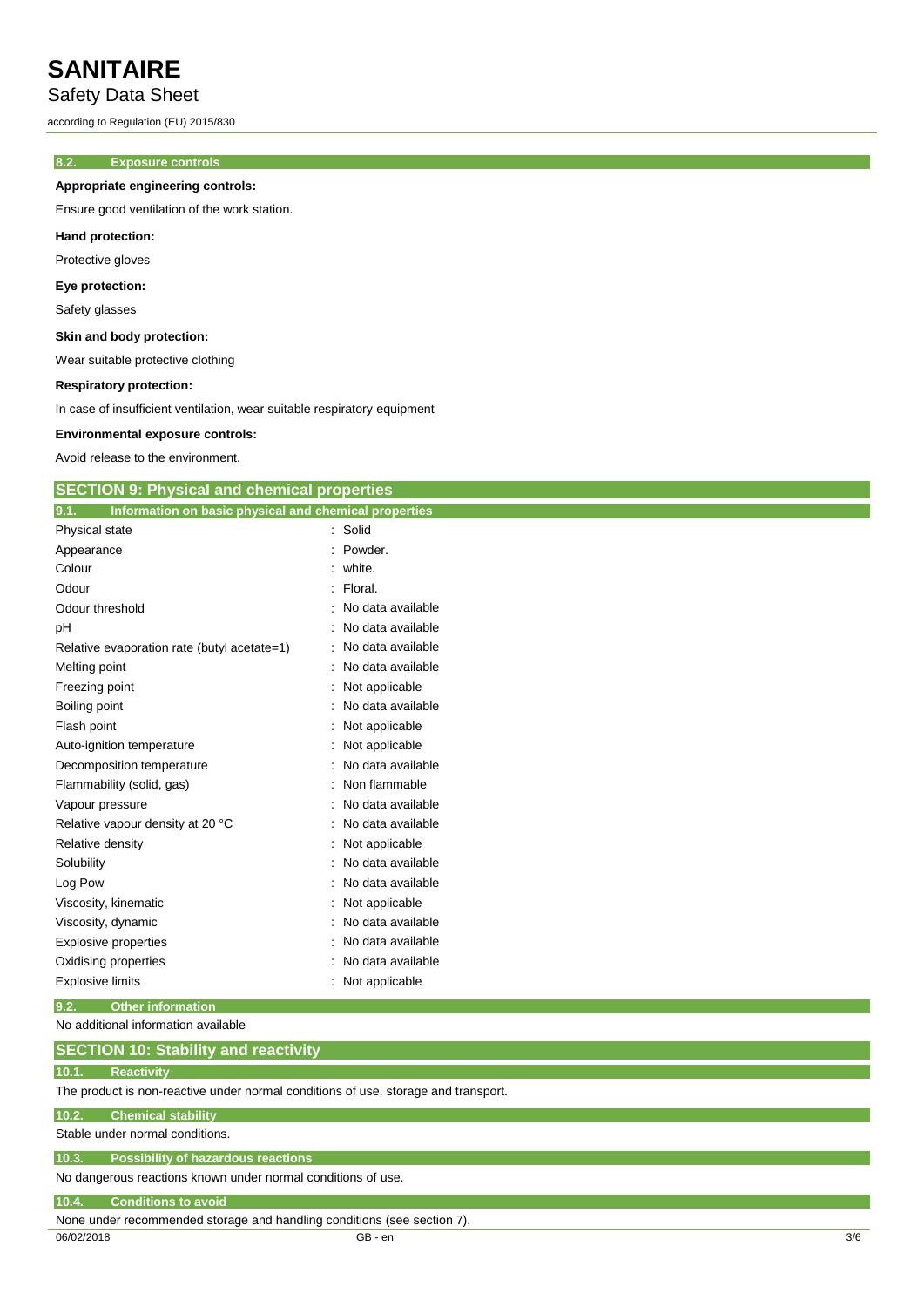Safety Data Sheet

according to Regulation (EU) 2015/830

**10.5. Incompatible materials**

### Oxidizing agent.

**10.6. Hazardous decomposition products**

No additional information available

| <b>SECTION 11: Toxicological information</b>           |                                                                     |  |
|--------------------------------------------------------|---------------------------------------------------------------------|--|
| 11.1.<br>Information on toxicological effects          |                                                                     |  |
| Acute toxicity                                         | Not classified<br>÷                                                 |  |
| Skin corrosion/irritation                              | : Not classified                                                    |  |
| Serious eye damage/irritation                          | : Not classified                                                    |  |
| Respiratory or skin sensitisation                      | : Not classified                                                    |  |
| Germ cell mutagenicity                                 | : Not classified                                                    |  |
| Carcinogenicity                                        | : Not classified                                                    |  |
| Reproductive toxicity                                  | : Not classified                                                    |  |
| Specific target organ toxicity (single exposure)       | : Not classified                                                    |  |
| Specific target organ toxicity (repeated<br>exposure)  | : Not classified                                                    |  |
| Aspiration hazard                                      | Not classified<br>۰                                                 |  |
| Potential adverse human health effects and<br>symptoms | : Based on available data, the classification criteria are not met. |  |

|                   | <b>SECTION 12: Ecological information</b> |                                                                                                                            |
|-------------------|-------------------------------------------|----------------------------------------------------------------------------------------------------------------------------|
| 12.1.             | <b>Toxicity</b>                           |                                                                                                                            |
| Ecology - general |                                           | : The product is not considered harmful to aquatic organisms nor to cause long-term adverse<br>effects in the environment. |

| <b>Persistence and degradability</b><br>12.2.                                              |
|--------------------------------------------------------------------------------------------|
| No additional information available                                                        |
| <b>Bioaccumulative potential</b><br>12.3.                                                  |
| No additional information available                                                        |
| <b>Mobility in soil</b><br>12.4.                                                           |
| No additional information available                                                        |
| <b>Results of PBT and vPvB assessment</b><br>12.5.                                         |
| No additional information available                                                        |
| Other adverse effects<br>12.6.                                                             |
| No additional information available                                                        |
| <b>SECTION 13: Disposal considerations</b>                                                 |
| 13.1.<br><b>Waste treatment methods</b>                                                    |
| : Disposal must be done according to official regulations.<br>Regional legislation (waste) |

### **SECTION 14: Transport information**

In accordance with ADR / RID / IMDG / IATA / ADN

| 14.1.<br><b>UN number</b>        |                             |
|----------------------------------|-----------------------------|
| UN-No. (ADR)                     | $\therefore$ Not applicable |
| UN-No. (IMDG)                    | : Not applicable            |
| UN-No. (IATA)                    | : Not applicable            |
| UN-No. (ADN)                     | : Not applicable            |
| UN-No. (RID)                     | : Not applicable            |
|                                  |                             |
| 14.2.<br>UN proper shipping name |                             |
| Proper Shipping Name (ADR)       | $\therefore$ Not applicable |
| Proper Shipping Name (IMDG)      | Not applicable              |
| Proper Shipping Name (IATA)      | : Not applicable            |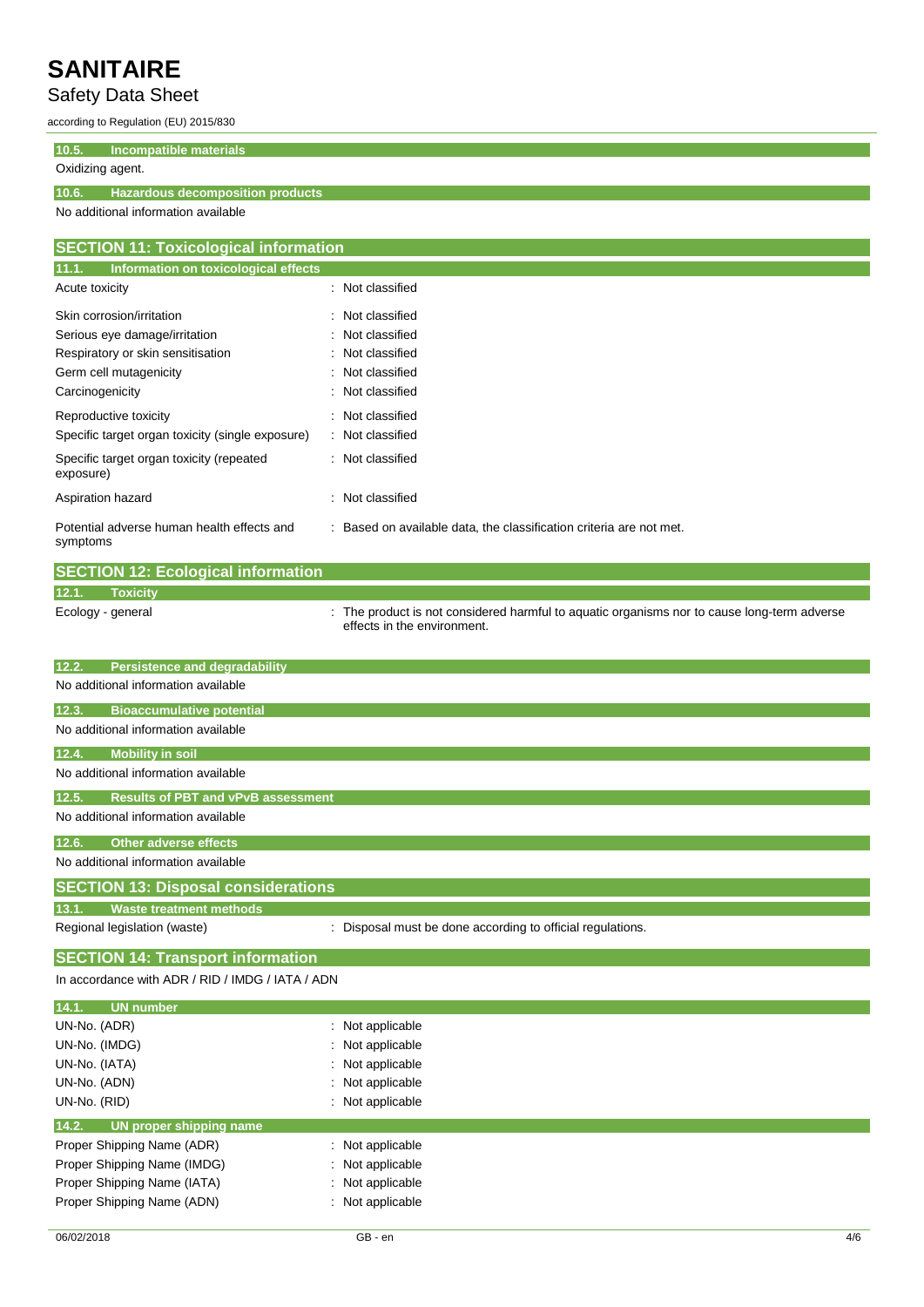## Safety Data Sheet

according to Regulation (EU) 2015/830

| according to Regulation (EU) 2015/830                                       |                                                                                                |
|-----------------------------------------------------------------------------|------------------------------------------------------------------------------------------------|
| Proper Shipping Name (RID)                                                  | : Not applicable                                                                               |
| <b>Transport hazard class(es)</b><br>14.3.                                  |                                                                                                |
| <b>ADR</b>                                                                  |                                                                                                |
| Transport hazard class(es) (ADR)                                            | : Not applicable                                                                               |
|                                                                             |                                                                                                |
| <b>IMDG</b>                                                                 |                                                                                                |
| Transport hazard class(es) (IMDG)                                           | : Not applicable                                                                               |
| <b>IATA</b>                                                                 |                                                                                                |
| Transport hazard class(es) (IATA)                                           | : Not applicable                                                                               |
|                                                                             |                                                                                                |
| <b>ADN</b>                                                                  |                                                                                                |
| Transport hazard class(es) (ADN)                                            | : Not applicable                                                                               |
|                                                                             |                                                                                                |
| RID                                                                         |                                                                                                |
| Transport hazard class(es) (RID)                                            | : Not applicable                                                                               |
| 14.4.<br><b>Packing group</b>                                               |                                                                                                |
| Packing group (ADR)                                                         | : Not applicable                                                                               |
| Packing group (IMDG)                                                        | Not applicable                                                                                 |
| Packing group (IATA)                                                        | Not applicable                                                                                 |
| Packing group (ADN)                                                         | Not applicable                                                                                 |
| Packing group (RID)                                                         | : Not applicable                                                                               |
| 14.5.<br><b>Environmental hazards</b>                                       |                                                                                                |
| Dangerous for the environment                                               | : No                                                                                           |
| Marine pollutant                                                            | No                                                                                             |
| Other information                                                           | No supplementary information available                                                         |
|                                                                             |                                                                                                |
| 14.6.<br><b>Special precautions for user</b>                                |                                                                                                |
| - Overland transport                                                        |                                                                                                |
| Not applicable                                                              |                                                                                                |
| - Transport by sea                                                          |                                                                                                |
| Not applicable                                                              |                                                                                                |
|                                                                             |                                                                                                |
| - Air transport                                                             |                                                                                                |
| Not applicable                                                              |                                                                                                |
| - Inland waterway transport                                                 |                                                                                                |
| Not applicable                                                              |                                                                                                |
| - Rail transport                                                            |                                                                                                |
| Not applicable                                                              |                                                                                                |
| Transport in bulk according to Annex II of MARPOL and the IBC Code<br>14.7. |                                                                                                |
| Not applicable                                                              |                                                                                                |
| <b>SECTION 15: Regulatory information</b>                                   |                                                                                                |
|                                                                             |                                                                                                |
| 15.1.                                                                       | Safety, health and environmental regulations/legislation specific for the substance or mixture |
| 15.1.1.<br><b>EU-Regulations</b>                                            |                                                                                                |

Contains no REACH substances with Annex XVII restrictions Contains no substance on the REACH candidate list

Contains no REACH Annex XIV substances

### **15.1.2. National regulations**

No additional information available

#### **15.2. Chemical safety assessment**

No chemical safety assessment has been carried out